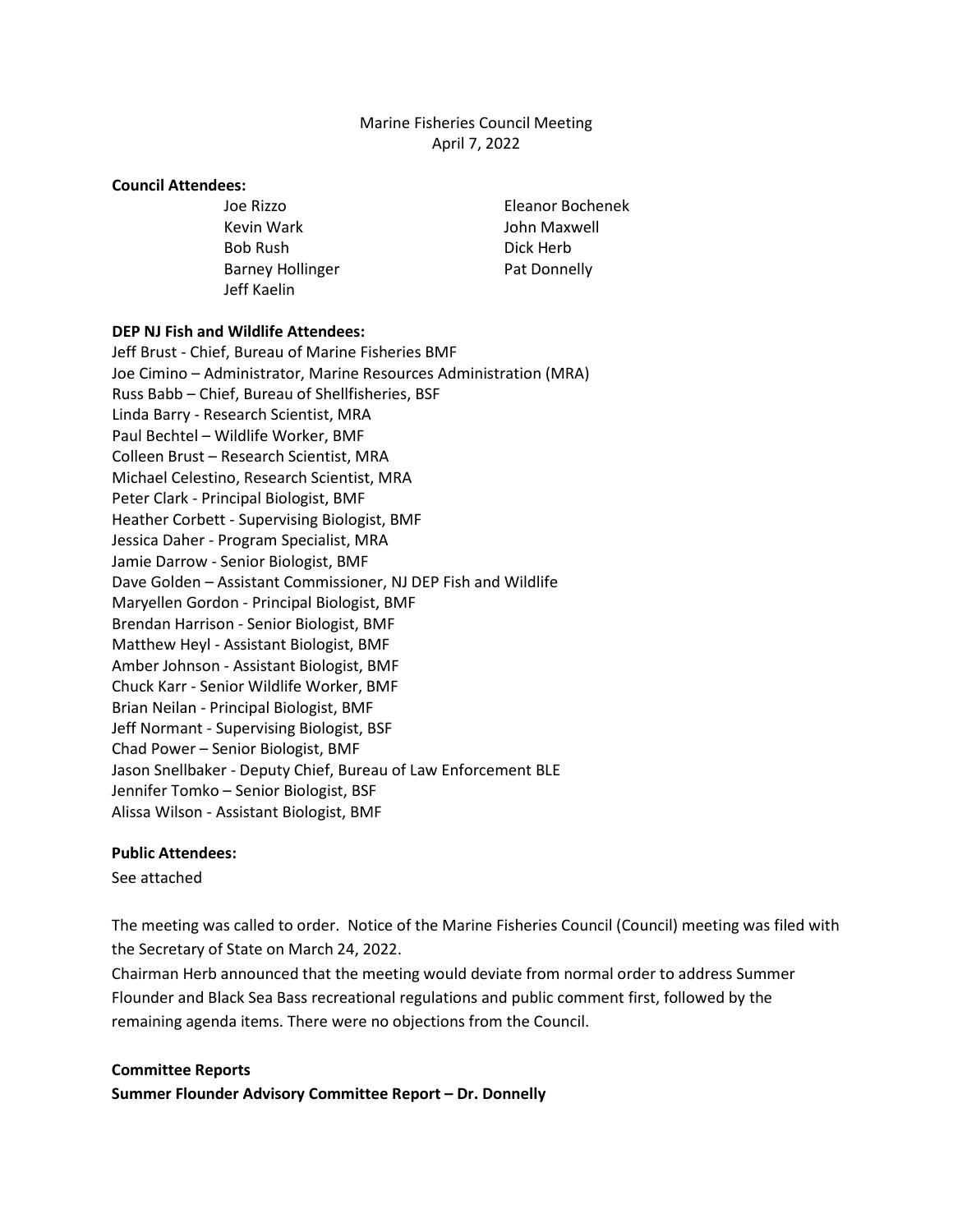A meeting of the NJ Marine Fisheries Council's Recreational Summer Flounder Advisory Committee was held via webinar on March 30, 2022, to discuss management options for the New Jersey recreational summer flounder fishery for the 2022 fishing year. At their March 2022 meeting, the ASMFC approved the State of New Jersey's conservation equivalency proposal options for the 2022 summer flounder season. This proposal allows New Jersey to increase their recreational summer flounder harvest by 16.5 percent. The current 2022 New Jersey recreational summer flounder regulations are an open season from May 22 – September 19 with a 3-fish possession limit and an 18 inch size limit resulting in a 121 day long open season. Through a series of Advisory Committee scoping meetings in 2021 the Bureau of Marine Fisheries staff developed options for the 2022 fishing year that include options with increased seasons, lower minimum sizes, higher possession limits, and slot and trophy fish concepts. The Committee reviewed 19 options ultimately deciding to move 5 options forward for consideration with one as a preferred option as follows.

- 1. Preferred Option- Open Season from May 21 September 23 with a 3-fish possession limit and a 17.5 inch minimum size limit.
- 2. Open Season from May 2 September 27 with a 2-fish slot possession limit from 17 17.99 inches and 1-fish 18 inches or greater.
- 3. Open Season from May 27 October 2 with a 2-fish slot possession limit from 16.5 17.99 inches and 1-fish 18 inches or greater.
- 4. Open Season from May 1 September 30 with a 3-fish possession limit and an 18 inch minimum size limit.
- 5. Open Season from May 24 September 10 with a 1-fish slot possession limit from 16.5 17.99 inches and 2-fish 18 inches or greater.

By decreasing the minimum size limit, Council feels that pressure on breeding females will be reduced. The slot limit options have several advantages including increased open days as well as a focused harvest on abundant size classes of fish resulting again in conservation of breeding size classes of fish. A concern with using the slot limit options from both the ASMFC Technical Committee, ASMFC Management Board, and NJ Fish and Wildlife Bureau of Law Enforcement surrounds a narrow slot increasing the likelihood of non-compliance and the added burden on enforcement officers requiring the need to measure all fish in possession and attribute that catch to individuals. If a slot limit option is considered, the recommendation is to establish the largest slot gap possible. The Committee recommends adopting the measures proposed in Option 1 for New Jersey's 2022 recreational summer flounder fishery.

Mr. Kaelin questioned why the Board approved the slot option when it was a concern of the Technical Committee.

P. Clarke explained the concern was due to the range of the slot being less than an inch in range. When the slot range increases the concern diminishes.

Dr. Bochenek questioned that taking smaller fish may cause less discard of smaller fish and decrease discard mortality.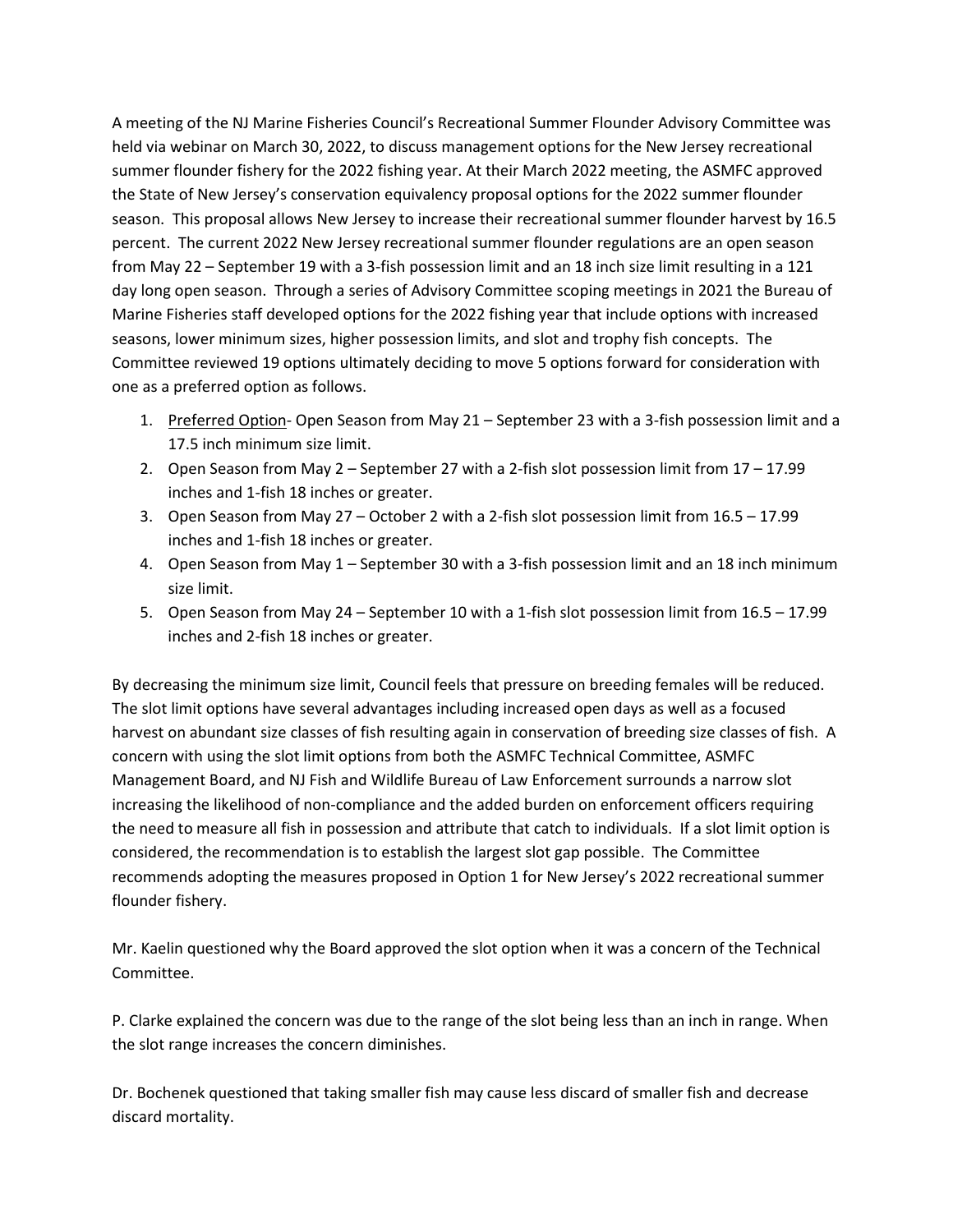P. Clarke explained the theory and concept behind a slot/smaller size limit is moving discard mortality into harvest while putting less pressure on the larger breeding fish.

J. Snellbaker presented Law Enforcement's concerns regarding the lack of disparity with a slot size that ranges 1-1.5 inches. Challenges for enforcement include confusion among the public and their ability to measure accurately within the small slot. The slot limit will also increase the amount of time officers will spend on inspections needing to measure every fish to adhere to the proper size limits that are not easily discernable.

J. Brust explained the special management zones and their current regulations; Island Beach State Park, 2 fish at 16 inches and Delaware Bay, 3 fish and 17 inches. The decision needing to be made is whether these areas would maintain their smaller size benefit or if they would be changed to reflect the same regulations as the rest of the state. The special management areas require action after the statewide option is decided, the state option may influence the decision on these areas.

Chairman Herb noted that the preferred option from the Committee Report is an automatic motion with a second.

Dr. Bochenek made a motion to substitute the "Preferred Option" with "Option 2", motion seconded by Mr. Rush. Motion also supported by Mr. Kaelin. A roll call vote was held, and the motion failed 5 to 4.

Mr. Rush asked if Option 3 could be changed to move dates from Wave 5 to Wave 3 to open the season earlier to provide an earlier season for back bay anglers. J. Brust confirmed that days could not be moved between waves in these options as presented.

Council decided to take public comment on summer flounder before making final decisions on 2022 regulations.

Comments were taken from over 50 public attendees and kept to 30-45 seconds per comment. When public comment concluded, the greatest amount of support was for "Option 2," followed by "Option 1", "Option 4" and "Option 3". There was no support shown for "Option 5". Common themes in support of "Option 2" included:

- Small business owners (captains, marine operators, bait/tackle shop owners) see benefits in the longer season and allowance of smaller fish with the slot limits allowing anglers to start fishing earlier.
- Back bay fishermen overall show a preference for "Option 2" allowing for early fishing in May and the allowance of smaller fish cutting down on the discard mortality while protecting the larger breeding females.
- Protecting breeders with the slot limit enforced on recreational anglers is appreciated but there is a want for tighter regulations on commercial fishermen harvesting too many of these fish.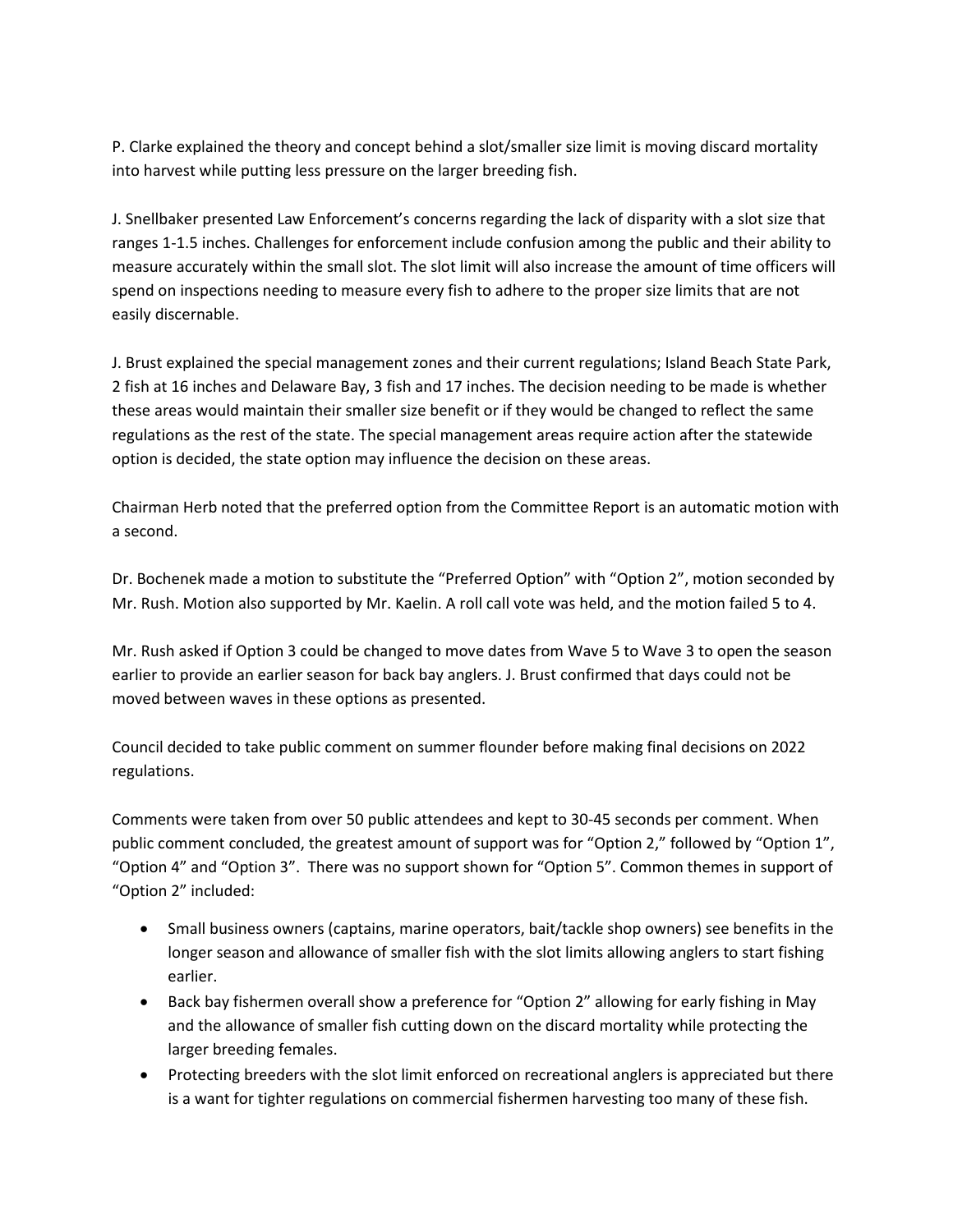Comments opposed to "Option 2" included concerns such as:

- Slot size being under an inch is too small and may cause confusion for anglers and law enforcement with there not being a larger difference between the over/under sizes.
- Spear fishermen are concerned with the slot being an inch in size making it hard to judge between the slot fish and the large fish while spearing under water.
- The slot limit could promote culling of fish in order to keep the most fish within the regulations if anglers were to catch fish over or under the size limits.
- There is a great level of concern about the slot limit not being worth spending the money for gas/fees incurred to get boats out for ocean fishing when the slot would now allow anglers to keep the larger fish.

As the previous motion to substitute with "Option 2" failed, it was necessary to pass a motion to reconsider that option. A motion to reconsider was made by Mr. Wark and seconded by Mr. Kaelin. Motion to reconsider the substitute motion passed with 6 in favor and 3 opposed.

Dr. Donnelly called the vote on the substitute motion. A roll call vote was held and the motion passed 6 in favor, 2 opposed. (Chairman Herb lost access to meeting due to technical difficulties). The substitute motion (favoring Option 2) becomes the main motion, proposing an open season from May 2 – September 27 with a 2-fish possession limit within a slot from 17 to less than 18inches, and 1-fish 18 inches or greater. A roll call vote was held, and the motion passed 6 in favor 2 opposed. Motion applies to general waters of the state.

Dr. Bochenek made a motion to apply the "Option 2" slot limit regulation throughout the state including the special management areas (Island Beach State Park and Delaware Bay). Motion seconded by Mr. Rush. Motion withdrawn after discussion from Council favoring the special management areas.

Mr. Hollinger made a motion to keep size and possession limit regulations in the special management areas status quo while adopting the newly approved season. Motion was seconded by Mr. Maxwell. Public comment on special management areas generally favored keeping status quo. A few commenters recommended expanding the special surf fishing regulation from Island Beach State Park to other state parks with surf/shore fishing access. Some commenters do not appreciate the "preferential" treatment of these areas and would appreciate a more equal regulation state-wide. Call for a vote to maintain status quo in special management zones, motion passes, all in favor.

## **Black Sea Bass Advisory Committee Report – Mr. Rush**

A meeting of the NJ Marine Fisheries Council's Recreational Black Sea Bass Advisory Committee was held via webinar on March 29, 2022 to discuss management options for the New Jersey recreational black sea bass fishery for the 2022 fishing year. At their March 2022 meeting, the ASMFC approved the State of New Jersey's conservation equivalency proposal methodology for the 2022 black sea bass season. Under this proposal, New Jersey is required to reduce harvest by 20.7 percent as required by the ASMFC's accountability measures since New Jersey has exceeded our harvest allocation three out of the last four years. The current 2021 New Jersey recreational black sea bass regulations are an open season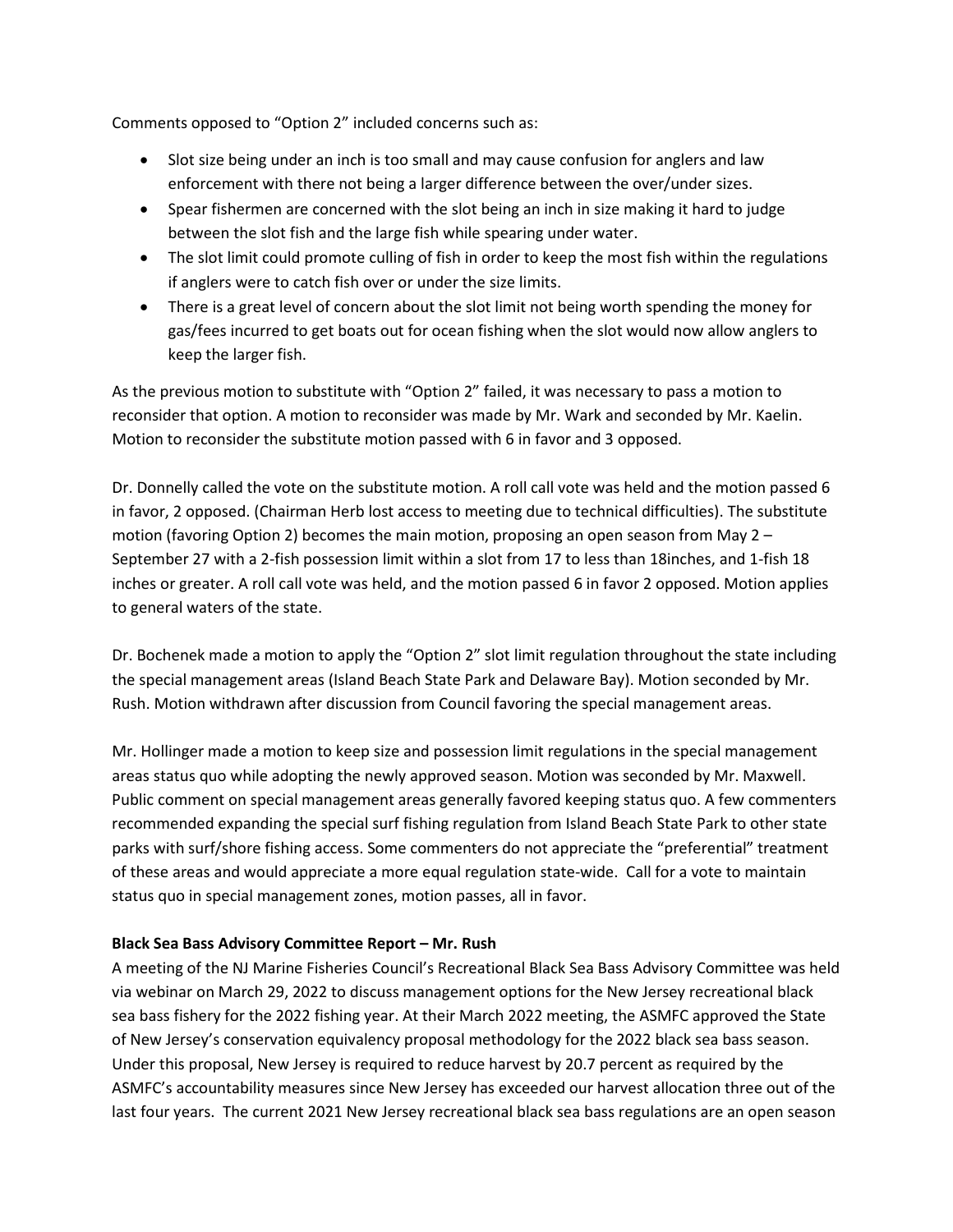from May 15 – June 22 with a 10-fish possession limit and a 12.5 inch size limit, July 1 – July 31 with a 2 fish possession limit and a 12.5 inch size limit, October 8 – October 31 with a 10-fish possession limit and a 12.5 inch size limit, and November 1 - December 31 with a 15-fish possession limit and a 13 inch size limit. The Committee reviewed 7 options, developed 9 more options during the meeting, and ultimately trimmed 16 potential options to following four options;

- 1. Open Season from May 17 June 19 with a 8-fish possession limit and a 12.5 inch size limit; July 15 – August 31 with a 2-fish possession limit and a 12.5 inch size limit, October 1 – October 20 with a 8-fish possession limit and a 12.5 inch size limit, and November 1 – December 24 with a 10-fish possession limit and a 13 inch size limit.
- 2. Open Season from May 20 June 19 with a 8-fish possession limit and a 12.5 inch size limit; July 1 – August 31 with a 2-fish possession limit and a 12.5 inch size limit, October 11 – October 31 with a 8-fish possession limit and a 12.5 inch size limit, November 1 – November 11 with a 8-fish possession limit and a 13 inch size limit, and December 9 - December 31 with a 8-fish possession limit and a 13 inch size limit.
- 3. Open Season from May 17 June 19 with a 10-fish possession limit and a 13 inch size limit; July 1 – August 31 with a 2-fish possession limit and a 13 inch size limit, October 12 – October 31 with a 10-fish possession limit and a 13 inch size limit, November 1 –December 31 with a 15-fish possession limit and a 13 inch size limit.
- 4. Open Season from May 17 June 19 with a 10-fish possession limit and a 13 inch size limit; July 1 – August 26 with a 2-fish possession limit and a 13 inch size limit, October 7 – October 30 with a 10-fish possession limit and a 13 inch size limit, November 11 –December 30 with a 14-fish possession limit and a 13 inch size limit.

The committee recommends adopting the measures proposed in Option 1 for New Jersey's 2022 recreational black sea bass fishery. This committee recommendation is considered a motion with an automatic second.

P. Clarke further explained the methodology behind the recreational black sea bass options, with no questions from Council. Public comment was opened.

Comments were taken from 30 plus public attendees, comments were restricted to 60 seconds. Upon conclusion of the public commentary "Option 3" was the preferred option. Many had concerns about the shorter seasons associated with the other options proposed. The size increase in Wave 3 from status quo was deemed worth it for the extra days in the season and bag limit. It was suggested that the dates in Wave 5 be moved seven days earlier to capture Columbus Day weekend making the open dates 10/7- 10/26. For hire captains and owners suggest an increased bag limit and a longer fall season to bridge a gap between black sea bass and tautog seasons.

Dr. Bochenek made a motion to substitute preferred "Option 1" with "Option 3" with a change to the dates in Wave 5 to 10/7-10/26. Motion seconded by Mr. Kaelin. Mr. Rush requested a roll call vote, and the motion to substitute passed unanimously. The substitute motion becomes the main motion, proposing the following regulations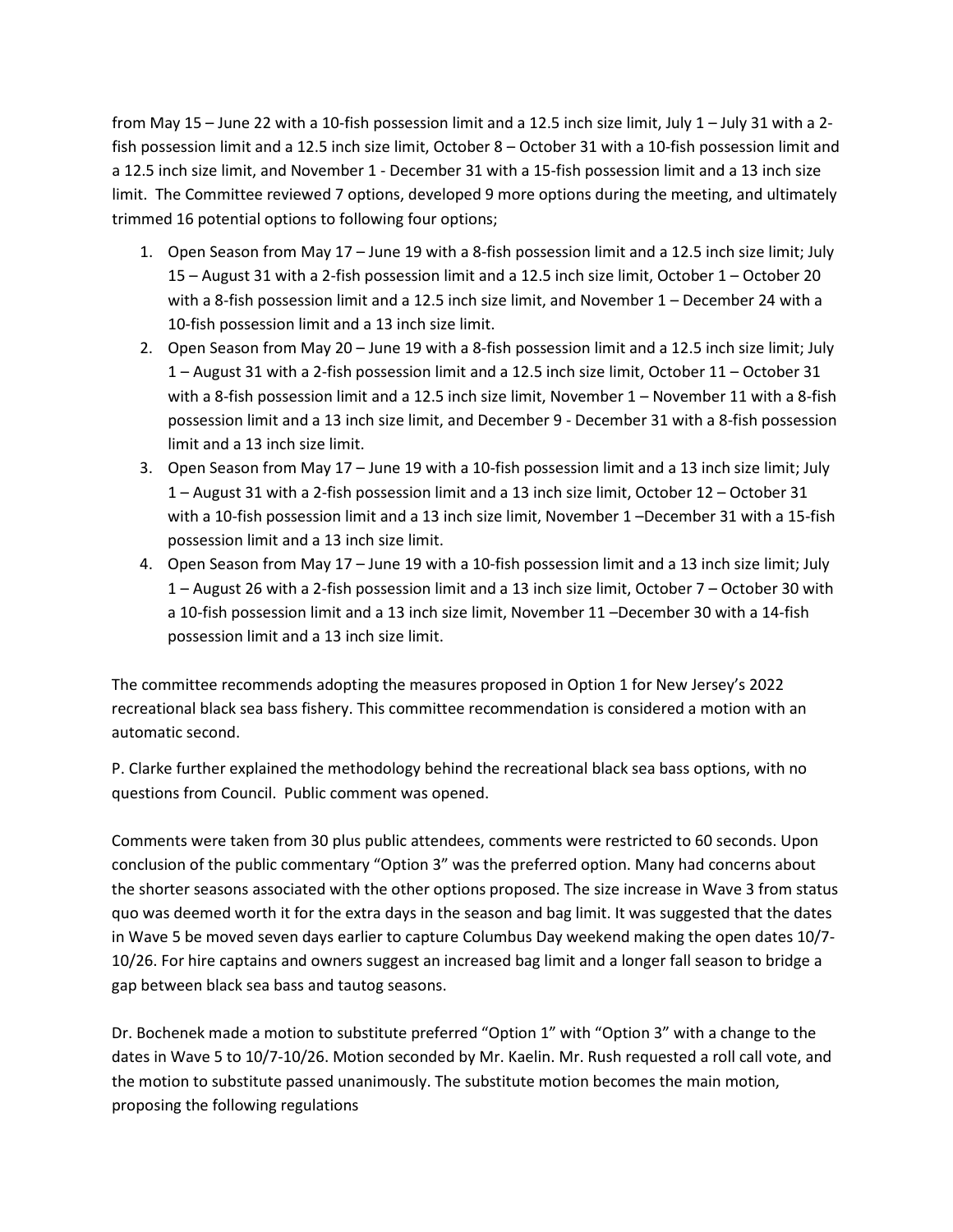| Open season    | <b>Possession limit</b> | <b>Size limit</b> |
|----------------|-------------------------|-------------------|
| $5/17 - 6/19$  | 10 fish                 | 13''              |
| $7/1 - 8/31$   | 2 fish                  | 13''              |
| $10/7 - 10/26$ | 10 fish                 | 13''              |
| $11/1 - 12/31$ | 15 fish                 | 13''              |

Mr. Rush requested a roll call vote, and the motion passed unanimously.

Dr. Donnelly stepped in as Acting Chair after the conclusion of black sea bass committee presentation due to technical difficulties with Chairman Herb.

A motion to approve all draft notices of administrative change for scup, black sea bass, and summer flounder with all changes made during the meeting was made by Mr. Rush, seconded by Dr. Bochenek. Motion passes unanimously.

# **Approval of Minutes**

Meeting minutes from the January 6, 2022 meeting of the Council were approved without revision. Motion made by Mr. Kaelin and seconded by Mr. Hollinger. Motion carried with all in favor.

## **Enforcement Report**

Deputy Chief Snellbaker indicated a summary of Marine Law Enforcement highlights for the month of March was provided in meeting materials.

Mr. Kaelin made a comment based on a Law Enforcement report about poaching of striped bass in Raritan Bay and further enforcement measures. Dr. Donnelly and J. Brust confirmed that the topic is on the agenda for an Enforcement Committee meeting before the May MFC meeting.

## **Shellfish Council Reports**

No report.

# **Legislative/Regulatory Report**

A summary of recent legislative action was provided in the meeting materials.

J. Brust updated Council on a regulatory package nearing approval that will give the Commissioner the authority to make gear changes through Notice of Administrative Change. This is expected to be approved and implemented in late summer/early fall and will allow New Jersey to more easily maintain compliance with ASMFC and MAFMC gear requirements.

# **Atlantic States Marine Fisheries Commission (ASMFC) Report**

A summary of the ASMFC January meeting week was provided in the meeting materials, handouts #5 and 5A.

# **Mid-Atlantic Fishery Management Council (MAFMC) Report**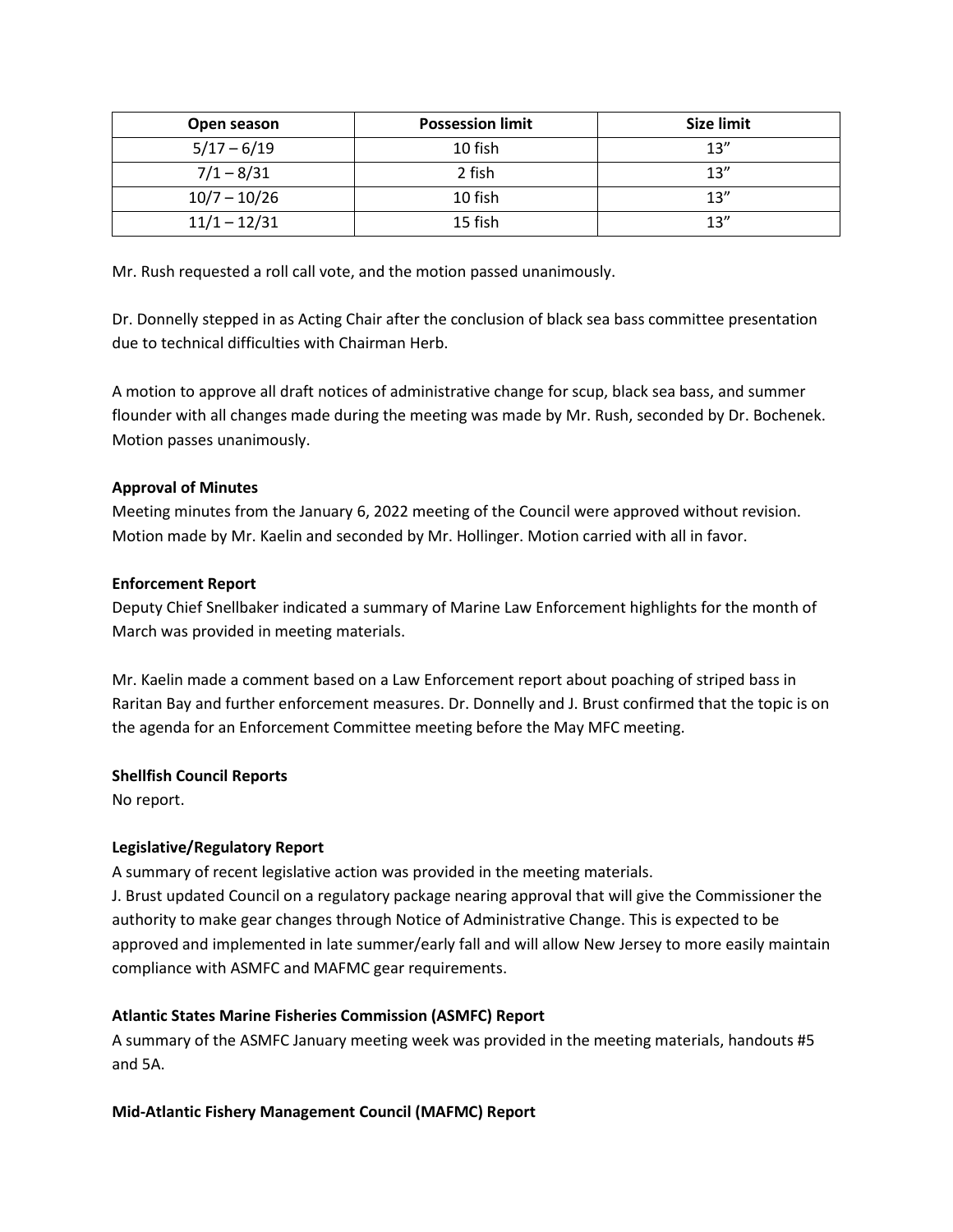A summary of the ASMFC January meeting week was provided in the meeting materials, handouts #6.

## **Marine Fisheries Bureau Report**

No report

## **Old Business**

Mr. Brust highlighted several upcoming committee meetings. As previously noted, staff is planning a Law Enforcement Committee prior to the May MFC meeting to discuss poaching and appropriate enforcement responses. In addition, there has been some requests for an Offshore Wind Committee meeting, so that will also be scheduled before the May MFC meeting. Mr. Brust notified Council that terms for several advisors will expire soon, so an Executive Committee meeting will be needed over the summer to review applications and renewals. Finally, there has been an outstanding request for a Bluefish Committee meeting, which will likely occur between the May and July MFC meetings.

## **New Business**

Mr. Rush asked if Council would be meeting in-person in May. Mr. Brust responded that that was the plan.

## **Public Comment**

Many attendees encouraged each other to start taking part in providing comment and feedback before regulatory options and decisions are brought to the MFC meetings (for example, at ASMFC meetings) where the options cannot be altered.

Adam Nowalsky encouraged attendees to provide public comment on the ASMFC/MAFMC recreational reform initiative while the public hearing is still accepting comments (until April 22<sup>nd</sup>). Mr. Nowalsky provided his information to the Council and to the attendees that would like contact him with questions or interest in providing public comment for this topic.

Paul Collier requested information on how to apply for a Council vacancy. He noted that links, emails, and other contact information found online provided incorrect or outdated information. Mr. Brust provided information on how to apply for one of the two open Council seats. Mr. Rizzo explained that Mr. Collier could contact his state senator to sponsor his spot which would streamline the application process. Jim Hutchinson explained that he received information on the two open Council seats which confirmed the seats were open and applications are being considered but no further comment on the status of the seats would be provided.

Mr. Rush made a motion to end the meeting after conclusion of public comment. This motion was seconded by Dr. Bochenek. Meeting concluded at 8:59 pm. The next Marine Fisheries Council Meeting will be held on May 12th at 5:00 pm at the Galloway Township Public Library (tentative).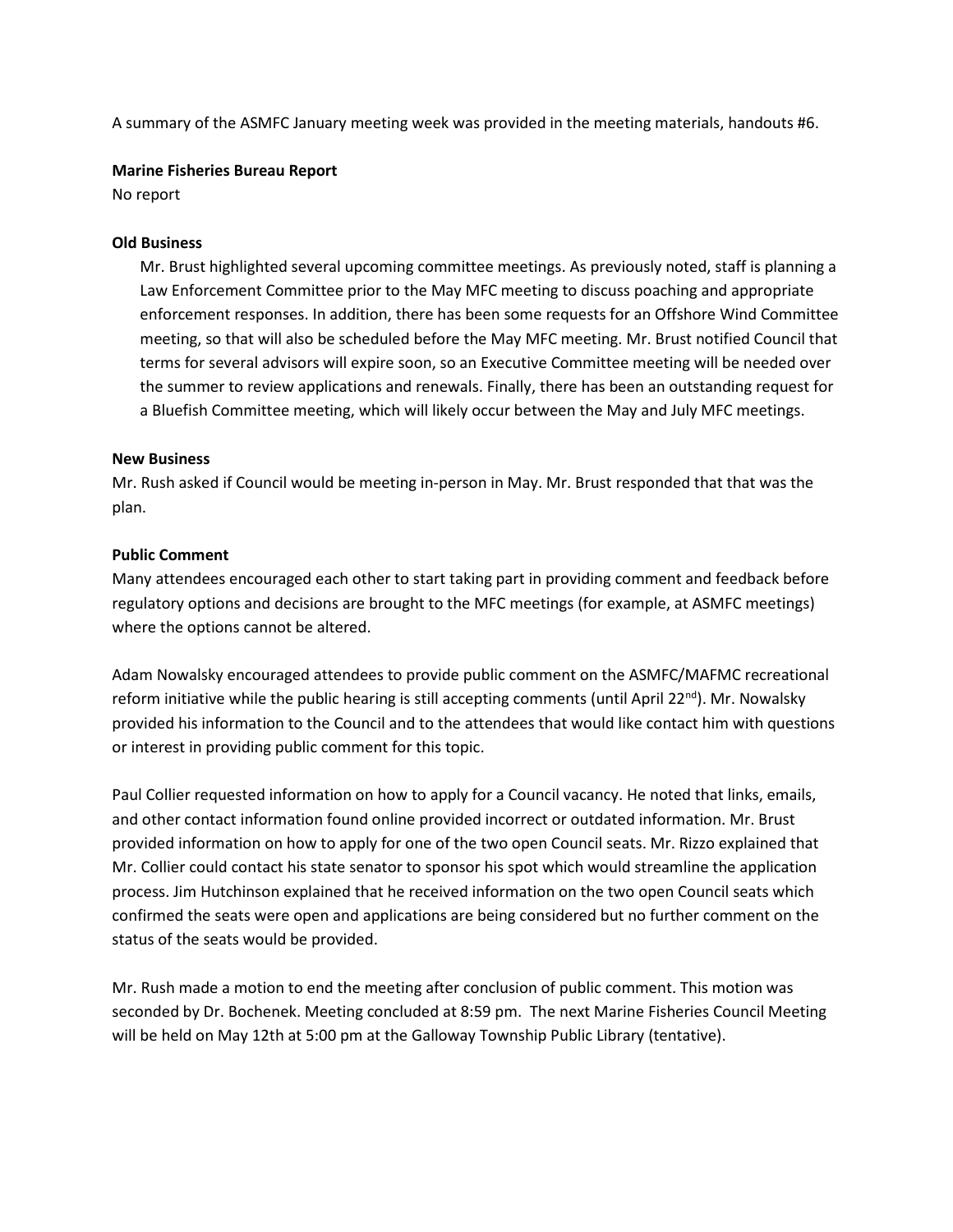#### **Public Attendees:**

Raymond Bogan Erik Bogan Nicole Bogan Howard Bogan Robert Bolger Ray Bonar Steven Bracall Keith Breidt Joey Bryant Ray Bukowski George Burns Tony Butch Ryan Butcher Nick Cicero Joseph Cook Timothy Calabrese Justin Campbell Ben Casella Paul Collier William Collins Bob Cope John Creely Greg Cudnik Robert Currie Tom Daffin Dave Daly John DePersenaire Xiao Deng Antonio Di Cristofano Alfred DiMartino Jarrett Dial Michael Doebley Bryan Eagan Adam Eastburn Bill Erickson John Fanz Andrew Fedkiw Daniel Ferentz Glen Ferrera Christopher Flatt Frank Florio Steven Forzani Bobby Frade John Fullmer

Chris Galamb George Gaudlap Michael Gliddon Ed Gobbo Stanley Gola Jared Grady John Grady James Griffiths Andy Grossman Kurt Grothusen Eric Guglielmo Semin Hadzi Paul Haertel Robert Haines Jim Hampton Brooke Handley Kyle Harcourt Victor Hartley Brian Hollinger Joseph Horstmann John Howell Greg Hueth John Huff Irv Hurd Brandon Hurd James Hutchinson Jim Hutchinson Carolyn Iwicki Adam Jacobs Denis Katliarov Doug Keeping Ken Knudsen Andrew Kosara Art Kurtz Roger Lieth Tim Llewellyn Louis Lauria Brandon Lawrence Vinny Lisa David London Bob MacMaster Stephen Machalaba Dennis Machamer Christopher Mackin Alyssa Madosky James Madosky Vanessa Manetta Greg Manning Chris Marciniak Barry Mastrangelo Benjamin McClellan Michael McClintock Tom McCloy Ken McDermott Mike Mcdede Richard Melton Paul Midura ChelseyMolimock Ed Moore Arthur Morris Paul Mulholland Gordon Muller Curtis Nagel Tom Nakonechny Philip Natale Richard Natoli Philip Naylor Adam Nowalsky Lee Page Jin Park Bob Percopo Eric Plath John Pongracz Michael Purvin Paul Regalbuto Daniel Radel Brian Rash Carl Recchia Cole Riback David Riback David Riback Louis Riccardi Jamey Robinson Mike Rothman Frank Ruczynski Eric Ruiz James Rumsey Bill Shillingford